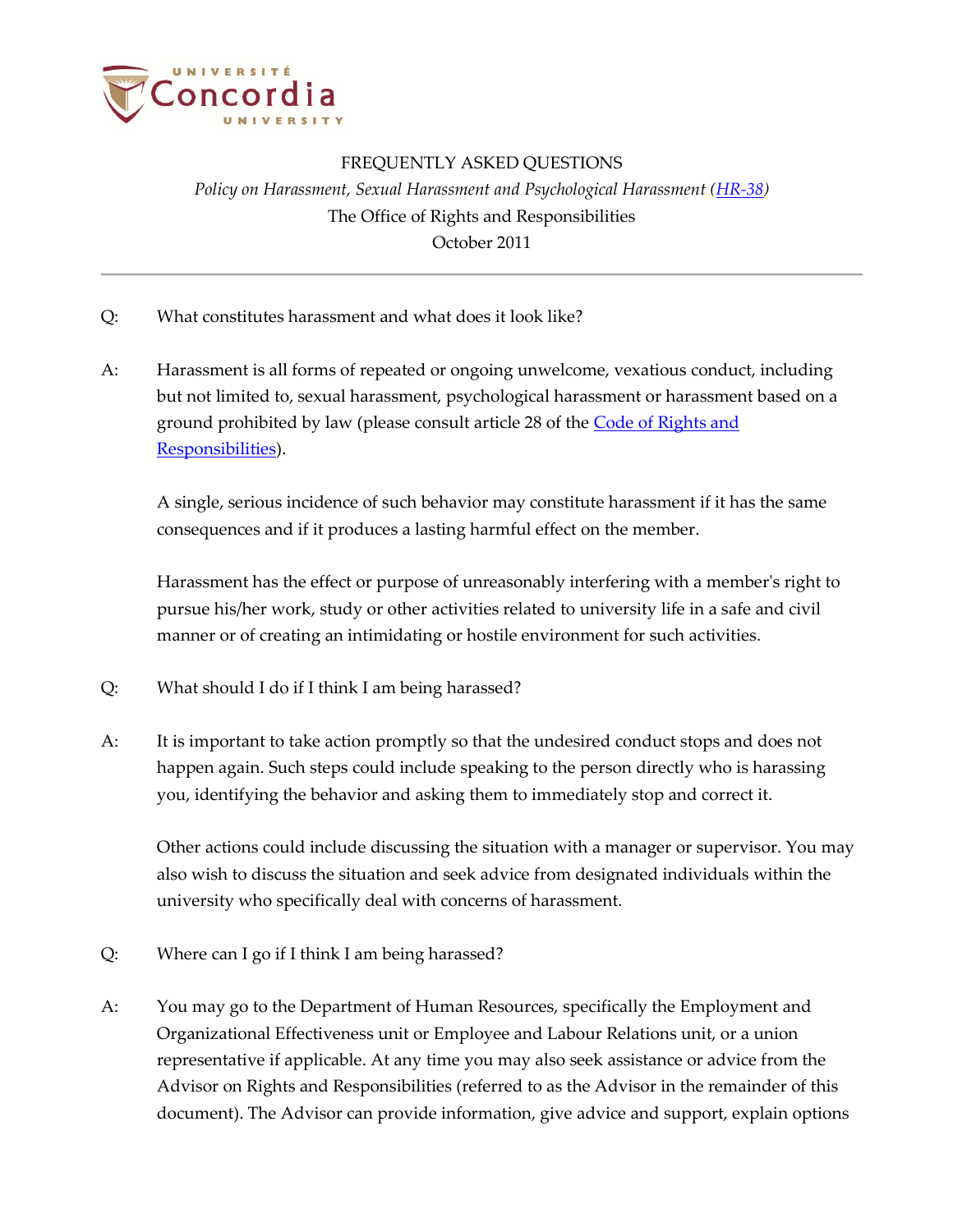

# FREQUENTLY ASKED QUESTIONS

*Policy on Harassment, Sexual Harassment and Psychological Harassment (HR-38)*

#### Page **2** of **4**

for resolving an issue, and help decide on a course of action. Due process and confidentiality will be observed.

- Q: Why was this policy created?
- A: The University is committed to safeguarding a healthy environment for its members and is committed to the values of civility, equity, respect, non-discrimination and an appreciation of diversity. Concordia's *Policy on Harassment, Sexual Harassment and Psychological Harassment* [\(HR-38\)](http://www.concordia.ca/vpirsg/documents/policies/HR-38.pdf) guides the University's practice and helps ensure our compliance with laws, regulations and government requirements concerning harassment.

It is imperative that situations of harassment be dealt with and remedied as soon as possible and that recurrences are prevented. The Policy incorporates prevention and education as well as support and redress when harassment violations occur.

- Q: To whom does this policy apply?
- A: The *Policy on Harassment, Sexual Harassment and Psychological Harassment* [\(HR-38\)](http://www.concordia.ca/vpirsg/documents/policies/HR-38.pdf) applies to all staff, faculty members, and members of the administration of the University. The Policy does not replace or supersede any applicable provisions set out in any collective or employee agreement.
- Q: What if I am a student?
- A: Any member of the University (student, staff or faculty member) who has a concern regarding the behaviour of a staff or faculty member that may constitute a form of harassment is strongly encouraged to consult the Advisor.

The Advisor can assist with informal dispute resolution procedures or with a formal resolution process, as described in the [Code of Rights and Responsibilities](http://www.concordia.ca/vpirsg/documents/policies/BD-3.pdf) [\(BD-3\)](http://www.concordia.ca/vpirsg/documents/policies/BD-3.pdf).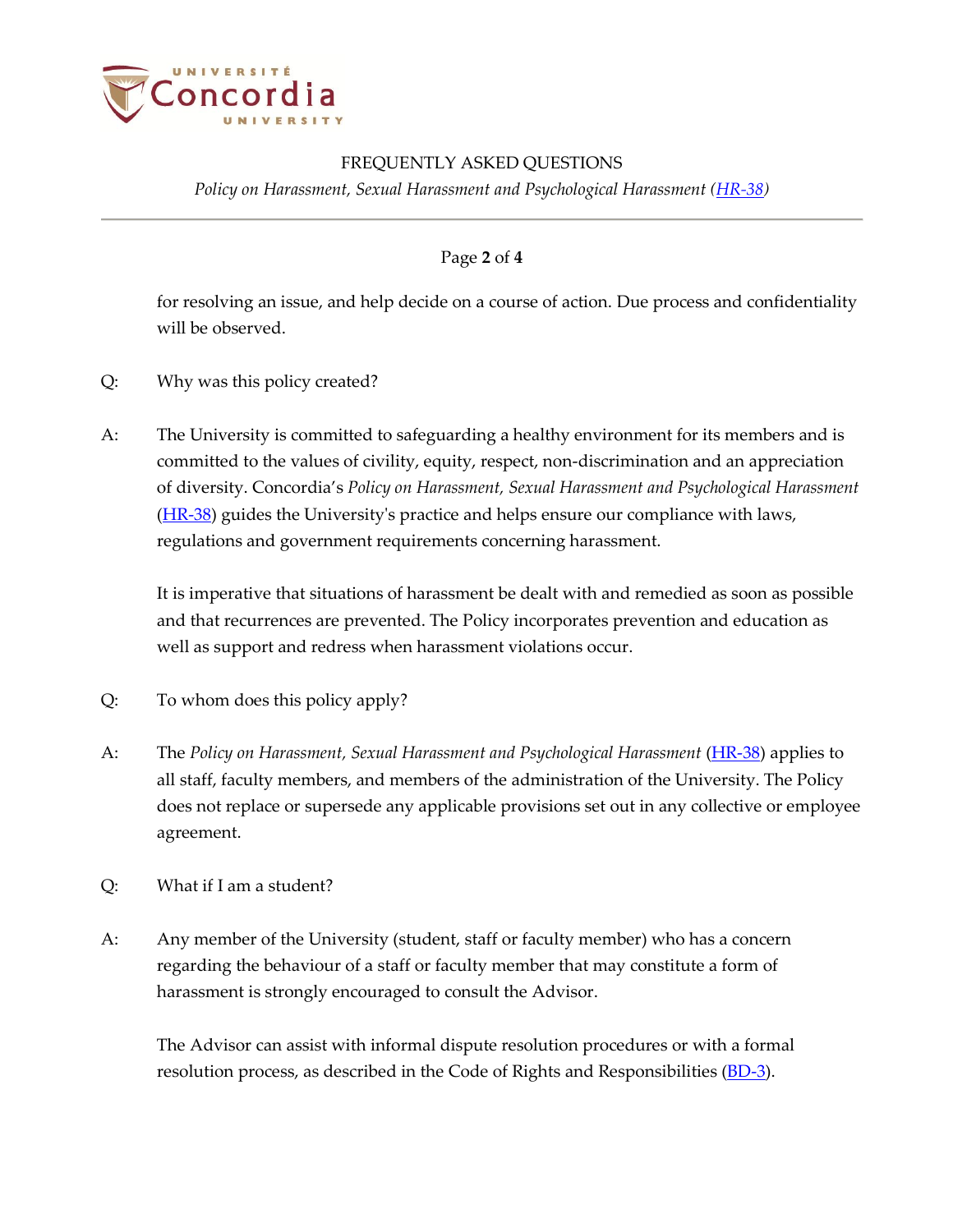

### FREQUENTLY ASKED QUESTIONS

*Policy on Harassment, Sexual Harassment and Psychological Harassment (HR-38)*

#### Page **3** of **4**

- Q: What if I am being harassed by a student?
- A: [The Code of Rights and Responsibilities](http://www.concordia.ca/vpirsg/documents/policies/BD-3.pdf) (**BD-3**) outlines both informal and formal processes that are available to deal with complaints against students. People are strongly encouraged to consult the Advisor.
- Q: When should I seek assistance or make a complaint?
- A: It is recommended that attempts to resolve any allegations of harassment take place as soon as possible. The sooner you seek advice or assistance, the simpler it may be to resolve a conflict. If it is necessary to file a formal complaint, the Advisor can inform the complainant of any time delays as specified in the <u>code</u> or in the respondent's collective agreement.

In matters of psychological harassment, complaints should be filed within 90 days of the last incident.

- Q: What are the different resolution options and how do I know which one is best for me to pursue?
- A: The Advisor can help you evaluate your options and make an informed choice of what steps to take. Responses may range from the use of informal dispute resolution methods to formal procedures for adjudicating complaints. In most cases informal resolution is both possible and desirable. If the situation warrants, the Advisor can guide you on how to proceed with a formal complaint.
- Q: What if I do not want to file a formal complaint but I want some help or assistance?
- A: Your supervisor, the Department of Human Resources, or the Advisor may be able to assist. Consultations with the Advisor are confidential. You do not have to file a complaint in order to get information or advice. Sometimes trying different steps may restore harmony, collegiality and cooperation between members and could preempt the need for a formal complaint.